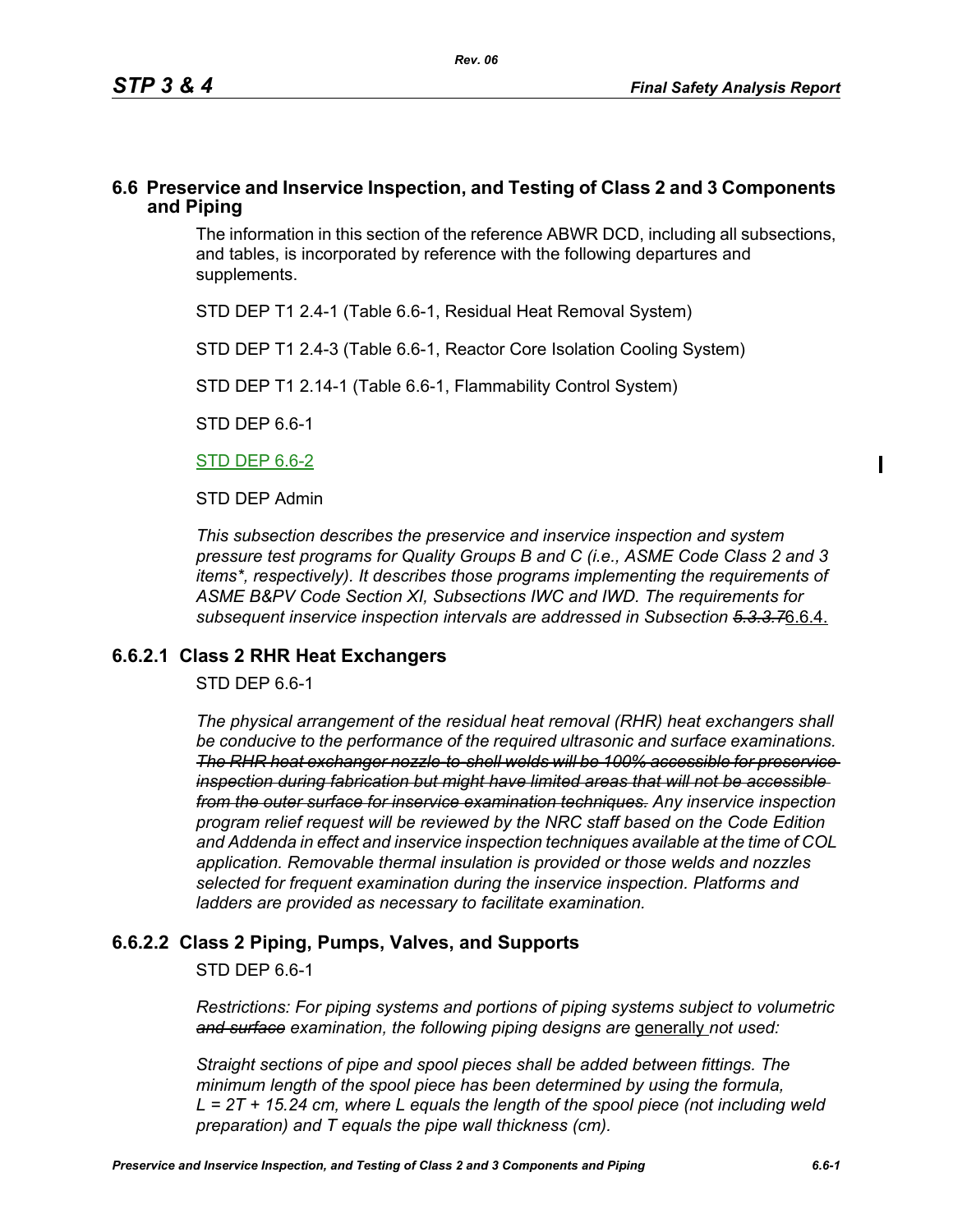Where less than the minimum straight section length is used, an evaluation is performed to demonstrate that sufficient access exists to perform the required examinations.

# **6.6.7.2 Erosion-Corrosion**

### STD DEP 6.6-2

*Piping systems determined to be susceptible to single-phase erosion-corrosion shall*  be subject to a program of nondestructive examinations to verify the system structural *integrity. The examination schedule and examination methods shall be determined in accordance with the NUMARC program (or another equally effective program), as discussed in Generic Letter 89-08,* the guidelines of EPRI NSAC-202L Rev. 3*, and applicable rules of Section XI of the ASME Boiler and Pressure Vessel Code.*

# **6.6.9 COL License Information**

## **6.6.9.1 PSI and ISI Program Plan**

The following site-specific supplement addresses COL License Information Item 6.10.

STPNOC will prepare a comprehensive plant-specific PSI and ISI program plan. This plan is outlined in reference ABWR DCD Section 6.6 for Class 2 and 3 components and in reference ABWR DCD Section 5.2 for Class 1 components. This plan will be submitted to the NRC at least 12 months prior to commercial power operation for the respective unit, based on the final as-built plant configuration, addressing specific welds, bolting, pipe supports, etc. There will be a separate plan for Unit 3 and for Unit 4. (COM 6.6-1)

The initial inservice examinations conducted during the first 120 months of operation will comply, to the extent practical, with the requirements of the ASME B&PV Code Section XI Edition and Addenda incorporated by reference in 10 CFR 50.55a(b) on the date 12 months prior to the date of issuance of the operating license, subject to modifications listed by the reference sections.

The inservice examinations conducted throughout the service life of the plant will comply, to the extent practical, with the requirements of the ASME B&PV Code Section XI Edition and Addenda incorporated by reference in 10 CFR 50.55a(b) 12 months prior to the start of the inspection interval, subject to limitations listed by the reference sections.

## **6.6.9.2 Access Requirement**

The following standard supplement addresses COL License Information Item 6.11.

The plans for NDE during design and construction are incorporated in order to meet all access requirements of the regulations, per IWC 2500 and IWD 2500 (Subsection 6.6.2). As an integral part of the design process, the access requirements are incorporated in the applicable specifications.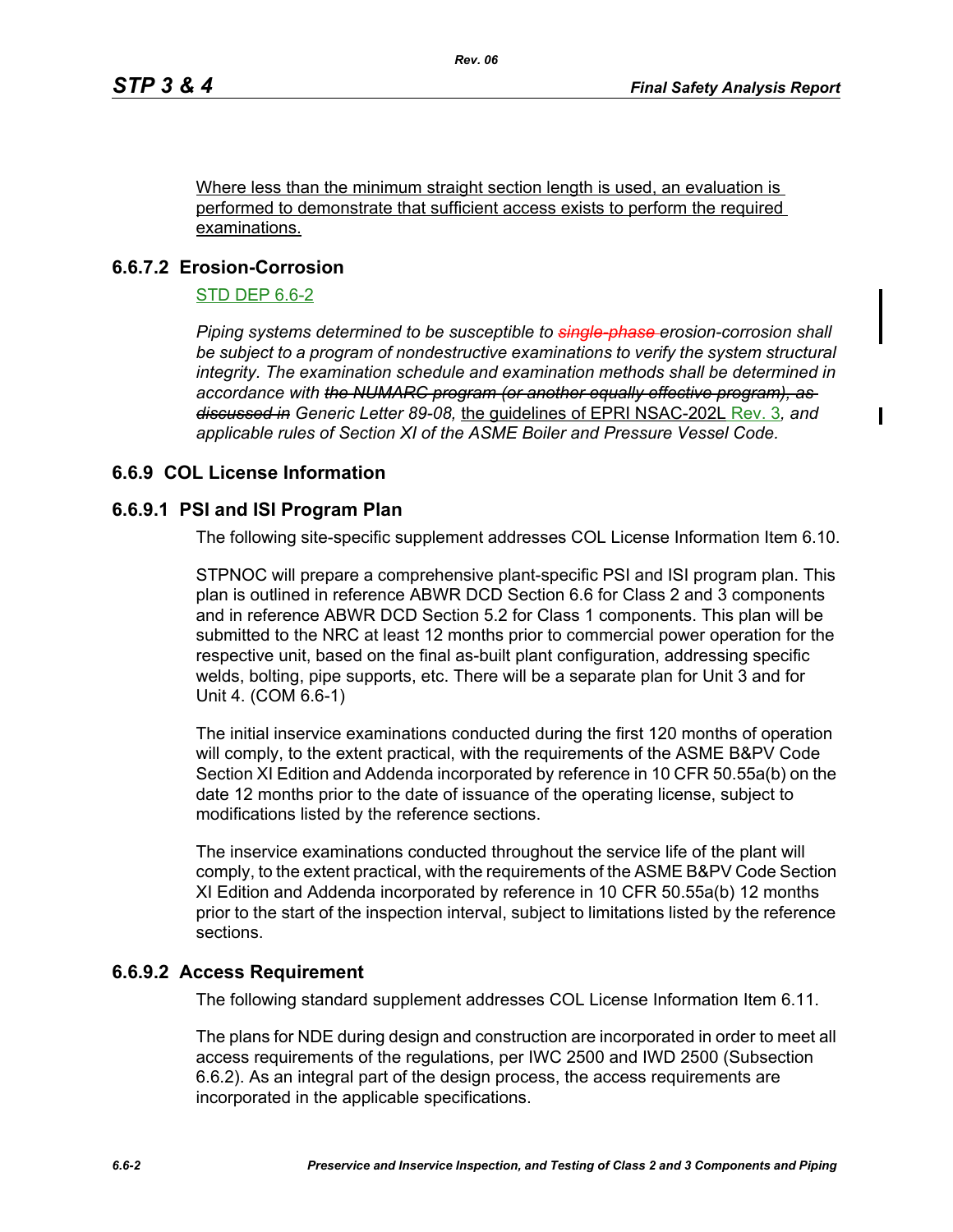## **6.6.10 References**

6.6-1 "Recommendations for an Effective Flow-Accelerated Corrosion Program", NSAC-202L-R3, 1011838, Electric Power Research Institute, May 2006.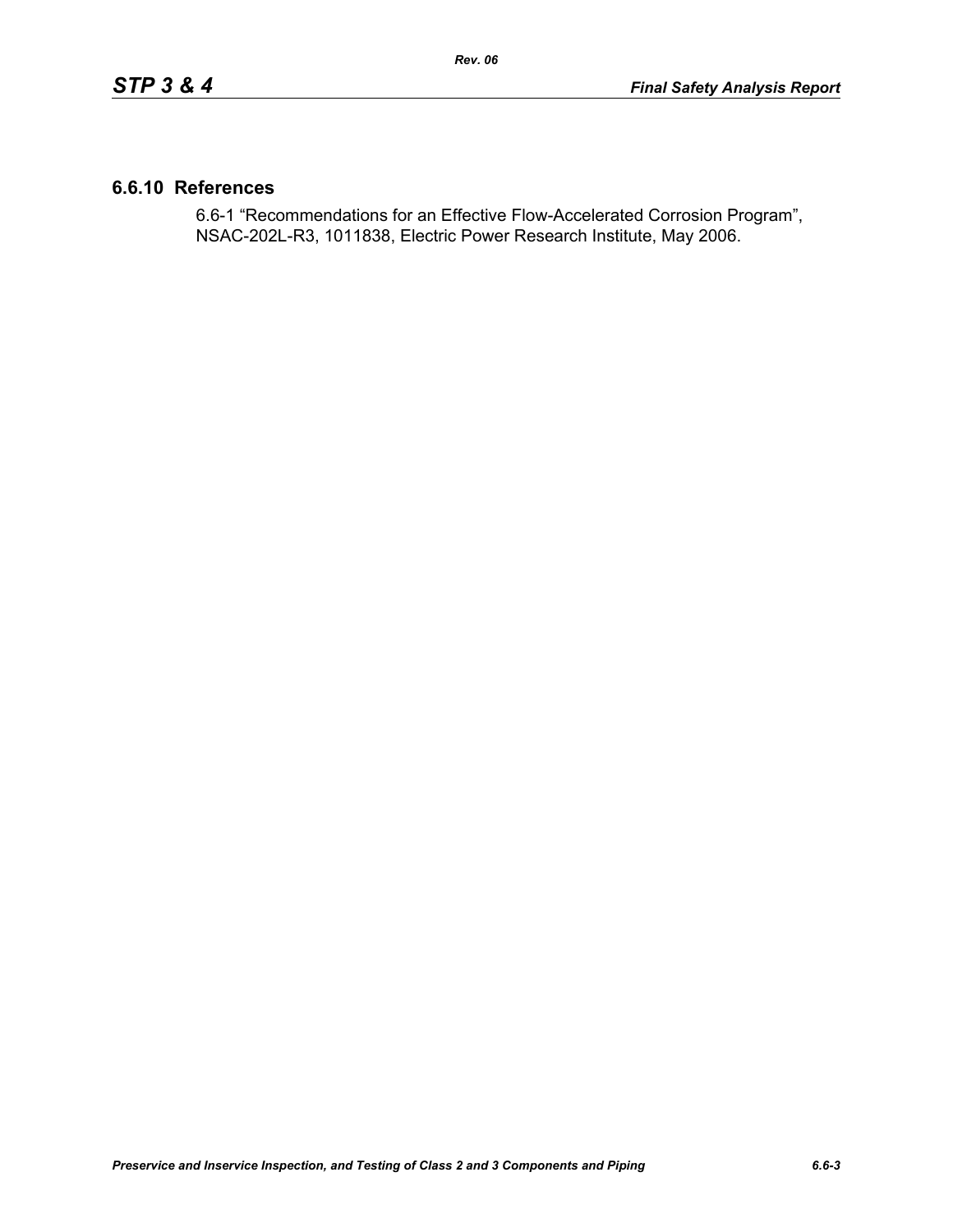| $\overline{\mathbf{G}}$<br><b>T49</b><br>Piping from valves F006A & B up to and<br>Flammability-<br>Figure 6.2<br>including the recombiner skids A & B<br><b>Control</b><br>40<br>External Surfaces (Note 7) VT-2<br>All pressure retaining components and piping<br>$\overline{P}$<br>Welds (Note 8)<br>$&+3$<br>Integral attachments<br>$\overline{P}$<br>$&+3$<br><b>Piping and Component Supports</b><br>FA<br>Supports (Note 6)<br>All Class C piping 20A, 25A, 50A, 80A and 100A-<br>Figure 6.2<br>Exempted per-<br><b>IWD 1220</b><br>40<br>in diameter, i.e.:<br>- <del>drain lines</del><br>- test connections<br>- SRV discharge line<br>- instrument lines<br>- small process lines<br>- and etc.<br>External Surfaces (Note 7) VT-2<br>All pressure retaining components and piping<br>$\overline{P}$<br>Integral attachments<br>Welds (Note 8)<br>$&+3$<br>$\overline{P}$<br>$&+3$<br>FA<br><b>Piping and Component Supports</b><br>Supports (Note 6) |
|--------------------------------------------------------------------------------------------------------------------------------------------------------------------------------------------------------------------------------------------------------------------------------------------------------------------------------------------------------------------------------------------------------------------------------------------------------------------------------------------------------------------------------------------------------------------------------------------------------------------------------------------------------------------------------------------------------------------------------------------------------------------------------------------------------------------------------------------------------------------------------------------------------------------------------------------------------------------|
|                                                                                                                                                                                                                                                                                                                                                                                                                                                                                                                                                                                                                                                                                                                                                                                                                                                                                                                                                                    |
|                                                                                                                                                                                                                                                                                                                                                                                                                                                                                                                                                                                                                                                                                                                                                                                                                                                                                                                                                                    |
|                                                                                                                                                                                                                                                                                                                                                                                                                                                                                                                                                                                                                                                                                                                                                                                                                                                                                                                                                                    |
|                                                                                                                                                                                                                                                                                                                                                                                                                                                                                                                                                                                                                                                                                                                                                                                                                                                                                                                                                                    |
|                                                                                                                                                                                                                                                                                                                                                                                                                                                                                                                                                                                                                                                                                                                                                                                                                                                                                                                                                                    |
|                                                                                                                                                                                                                                                                                                                                                                                                                                                                                                                                                                                                                                                                                                                                                                                                                                                                                                                                                                    |
|                                                                                                                                                                                                                                                                                                                                                                                                                                                                                                                                                                                                                                                                                                                                                                                                                                                                                                                                                                    |
|                                                                                                                                                                                                                                                                                                                                                                                                                                                                                                                                                                                                                                                                                                                                                                                                                                                                                                                                                                    |

*STP 3 & 4*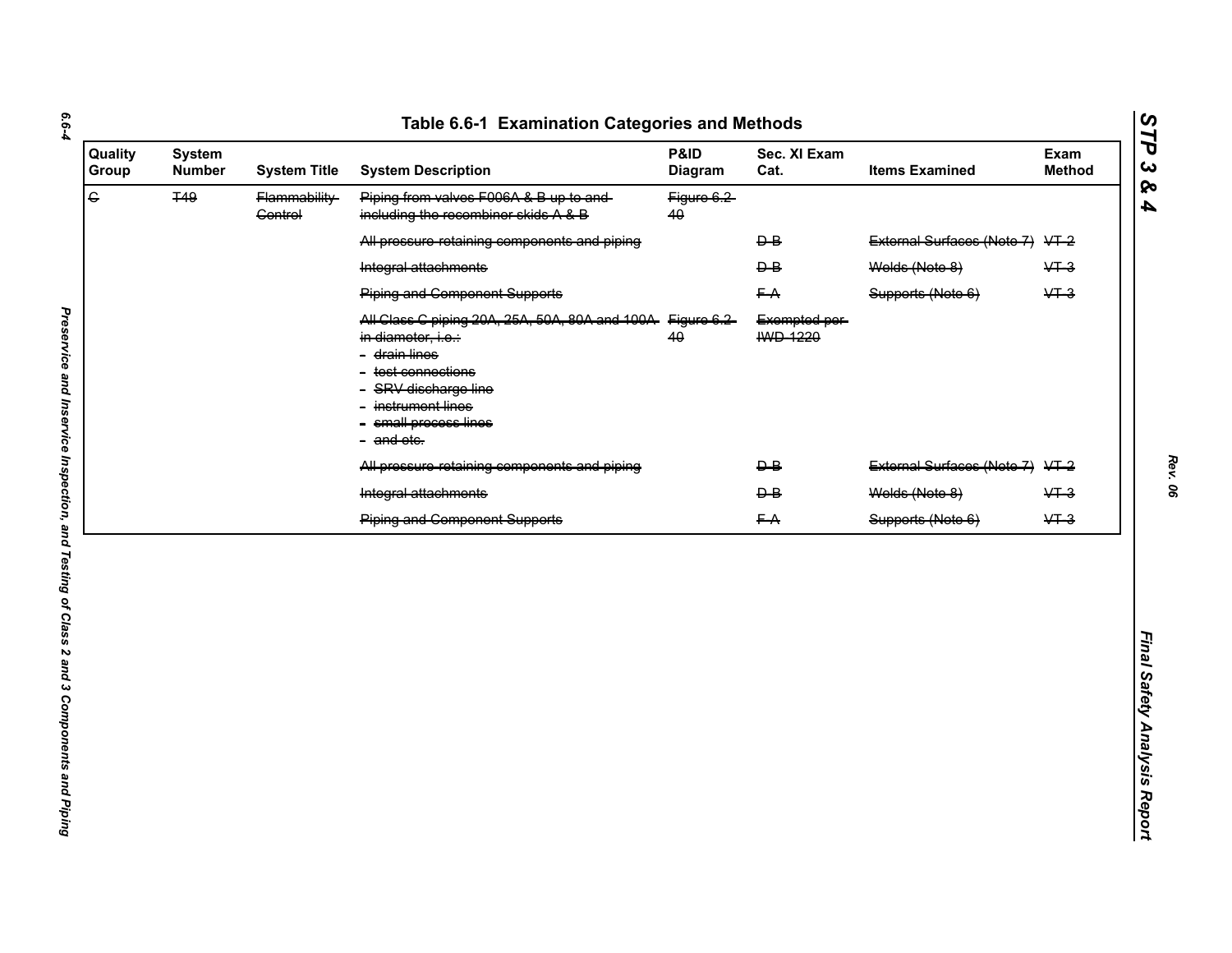| B<br>E11<br><b>RHR</b><br>150A-RHR-022 Piping<br>$C-C$<br>Welds (Note 3)<br>Integral attachments<br>All pressure-retaining components and piping<br>$C-H$<br>External surfaces (Note 5)<br>$F-A$<br>Piping and component supports<br>Supports (Note 6)<br>Figure 5.4-<br>Fuel pool suction lines to RHR from valves<br>$F016B$ & G F016A, B & C up to and including<br>10 sh. 2<br>connection to the shutdown cooling suction lines<br>of RHR $B & G$ A, B &C<br>$C-F-2$<br>Welds (Note 1)<br>300A-RHR-215 Piping<br>300A-RHR-114 Piping<br>300A-RHR-099 Piping<br>$C-C$<br>Integral attachments<br>Welds (Note 3) | MT<br>$VT-2$<br>$VT-3$<br>UT, MT<br><b>MT</b><br>$C-H$<br>External surfaces (Note 5)<br>$VT-2$<br>$F-A$<br>Supports (Note 6)<br>$VT-3$ | Quality<br>Group | <b>System</b><br><b>Number</b> | <b>System Title</b> | <b>System Description</b>                    | P&ID<br>Diagram | Sec. XI Exam<br>Cat. | <b>Items Examined</b> | Exam<br><b>Method</b> |
|--------------------------------------------------------------------------------------------------------------------------------------------------------------------------------------------------------------------------------------------------------------------------------------------------------------------------------------------------------------------------------------------------------------------------------------------------------------------------------------------------------------------------------------------------------------------------------------------------------------------|----------------------------------------------------------------------------------------------------------------------------------------|------------------|--------------------------------|---------------------|----------------------------------------------|-----------------|----------------------|-----------------------|-----------------------|
|                                                                                                                                                                                                                                                                                                                                                                                                                                                                                                                                                                                                                    |                                                                                                                                        |                  |                                |                     |                                              |                 |                      |                       |                       |
|                                                                                                                                                                                                                                                                                                                                                                                                                                                                                                                                                                                                                    |                                                                                                                                        |                  |                                |                     |                                              |                 |                      |                       |                       |
|                                                                                                                                                                                                                                                                                                                                                                                                                                                                                                                                                                                                                    |                                                                                                                                        |                  |                                |                     |                                              |                 |                      |                       |                       |
|                                                                                                                                                                                                                                                                                                                                                                                                                                                                                                                                                                                                                    |                                                                                                                                        |                  |                                |                     |                                              |                 |                      |                       |                       |
|                                                                                                                                                                                                                                                                                                                                                                                                                                                                                                                                                                                                                    |                                                                                                                                        |                  |                                |                     |                                              |                 |                      |                       |                       |
|                                                                                                                                                                                                                                                                                                                                                                                                                                                                                                                                                                                                                    |                                                                                                                                        |                  |                                |                     |                                              |                 |                      |                       |                       |
|                                                                                                                                                                                                                                                                                                                                                                                                                                                                                                                                                                                                                    |                                                                                                                                        |                  |                                |                     |                                              |                 |                      |                       |                       |
|                                                                                                                                                                                                                                                                                                                                                                                                                                                                                                                                                                                                                    |                                                                                                                                        |                  |                                |                     |                                              |                 |                      |                       |                       |
|                                                                                                                                                                                                                                                                                                                                                                                                                                                                                                                                                                                                                    |                                                                                                                                        |                  |                                |                     |                                              |                 |                      |                       |                       |
|                                                                                                                                                                                                                                                                                                                                                                                                                                                                                                                                                                                                                    |                                                                                                                                        |                  |                                |                     | All pressure-retaining components and piping |                 |                      |                       |                       |
| Piping and component supports                                                                                                                                                                                                                                                                                                                                                                                                                                                                                                                                                                                      |                                                                                                                                        |                  |                                |                     |                                              |                 |                      |                       |                       |

L

*STP 3 & 4*

 $6.6 - 5$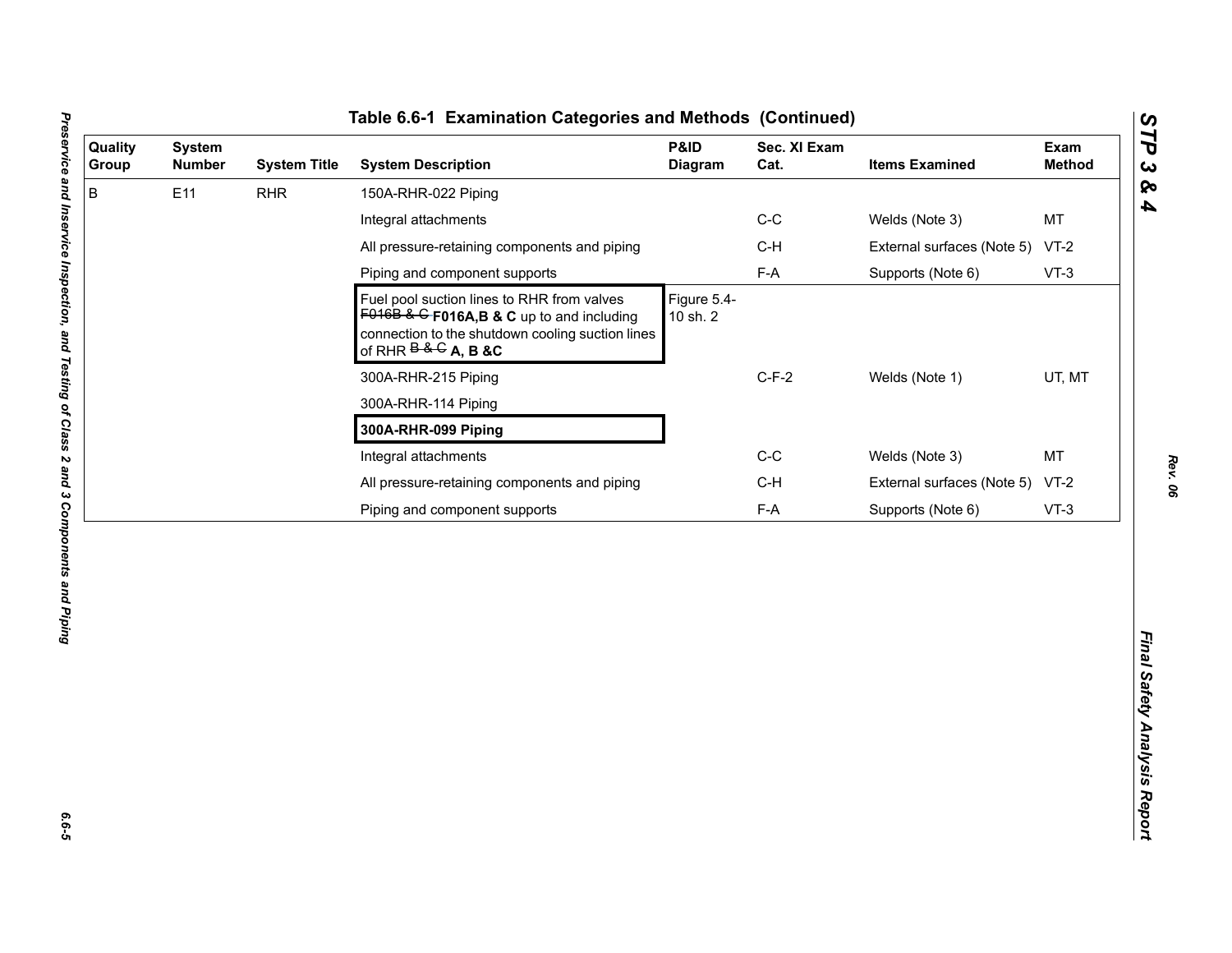| ۰,<br>۰. |
|----------|
|          |
| ۰.       |
|          |

| B<br>E11<br>Fuel pool return lines from drywell spray line<br><b>RHR</b><br>Figure 5.4-<br>header up to and including valves F015B & C-<br>10 sh. 5, 7<br>F015 A, B & C<br>sh. 3,5 & 7<br>300A-RHR-214 Piping<br>$C-F-2$<br>Welds (Note 1)<br>300A-RHR-113 Piping<br>300A-RHR-099 Piping<br>$C-C$<br><b>MT</b><br>Welds (Note 3)<br>Integral attachments<br>$C-H$<br>All pressure-retaining components and piping<br>External surfaces (Note 5) VT-2<br>F-A<br>$VT-3$<br>Supports (Note 6)<br>Piping and component supports<br>All class B piping 20A, 25A, 40A, 50A and 100A Figure 5.4-<br>Exempted per<br>10 sh. 2-6<br>in diameter, i.e.:<br>IWC 1221 (a), (c)<br>- drain lines<br>- vent lines<br>- makeup lines for water leg seal including<br>fill pump<br>- minimum flow bypass lines<br>- instrument lines<br>- sampling lines<br>- wetwell spray lines<br>- SRV discharge lines<br>- equalizing lines<br>- and etc. | Quality<br>Group | <b>System</b><br><b>Number</b> | <b>System Title</b> | <b>System Description</b> | P&ID<br><b>Diagram</b> | Sec. XI Exam<br>Cat. | <b>Items Examined</b> | Exam<br><b>Method</b> |
|--------------------------------------------------------------------------------------------------------------------------------------------------------------------------------------------------------------------------------------------------------------------------------------------------------------------------------------------------------------------------------------------------------------------------------------------------------------------------------------------------------------------------------------------------------------------------------------------------------------------------------------------------------------------------------------------------------------------------------------------------------------------------------------------------------------------------------------------------------------------------------------------------------------------------------|------------------|--------------------------------|---------------------|---------------------------|------------------------|----------------------|-----------------------|-----------------------|
|                                                                                                                                                                                                                                                                                                                                                                                                                                                                                                                                                                                                                                                                                                                                                                                                                                                                                                                                |                  |                                |                     |                           |                        |                      |                       |                       |
|                                                                                                                                                                                                                                                                                                                                                                                                                                                                                                                                                                                                                                                                                                                                                                                                                                                                                                                                |                  |                                |                     |                           |                        |                      |                       | UT-MT                 |
|                                                                                                                                                                                                                                                                                                                                                                                                                                                                                                                                                                                                                                                                                                                                                                                                                                                                                                                                |                  |                                |                     |                           |                        |                      |                       |                       |
|                                                                                                                                                                                                                                                                                                                                                                                                                                                                                                                                                                                                                                                                                                                                                                                                                                                                                                                                |                  |                                |                     |                           |                        |                      |                       |                       |
|                                                                                                                                                                                                                                                                                                                                                                                                                                                                                                                                                                                                                                                                                                                                                                                                                                                                                                                                |                  |                                |                     |                           |                        |                      |                       |                       |
|                                                                                                                                                                                                                                                                                                                                                                                                                                                                                                                                                                                                                                                                                                                                                                                                                                                                                                                                |                  |                                |                     |                           |                        |                      |                       |                       |
|                                                                                                                                                                                                                                                                                                                                                                                                                                                                                                                                                                                                                                                                                                                                                                                                                                                                                                                                |                  |                                |                     |                           |                        |                      |                       |                       |
|                                                                                                                                                                                                                                                                                                                                                                                                                                                                                                                                                                                                                                                                                                                                                                                                                                                                                                                                |                  |                                |                     |                           |                        |                      |                       |                       |

*STP 3 & 4*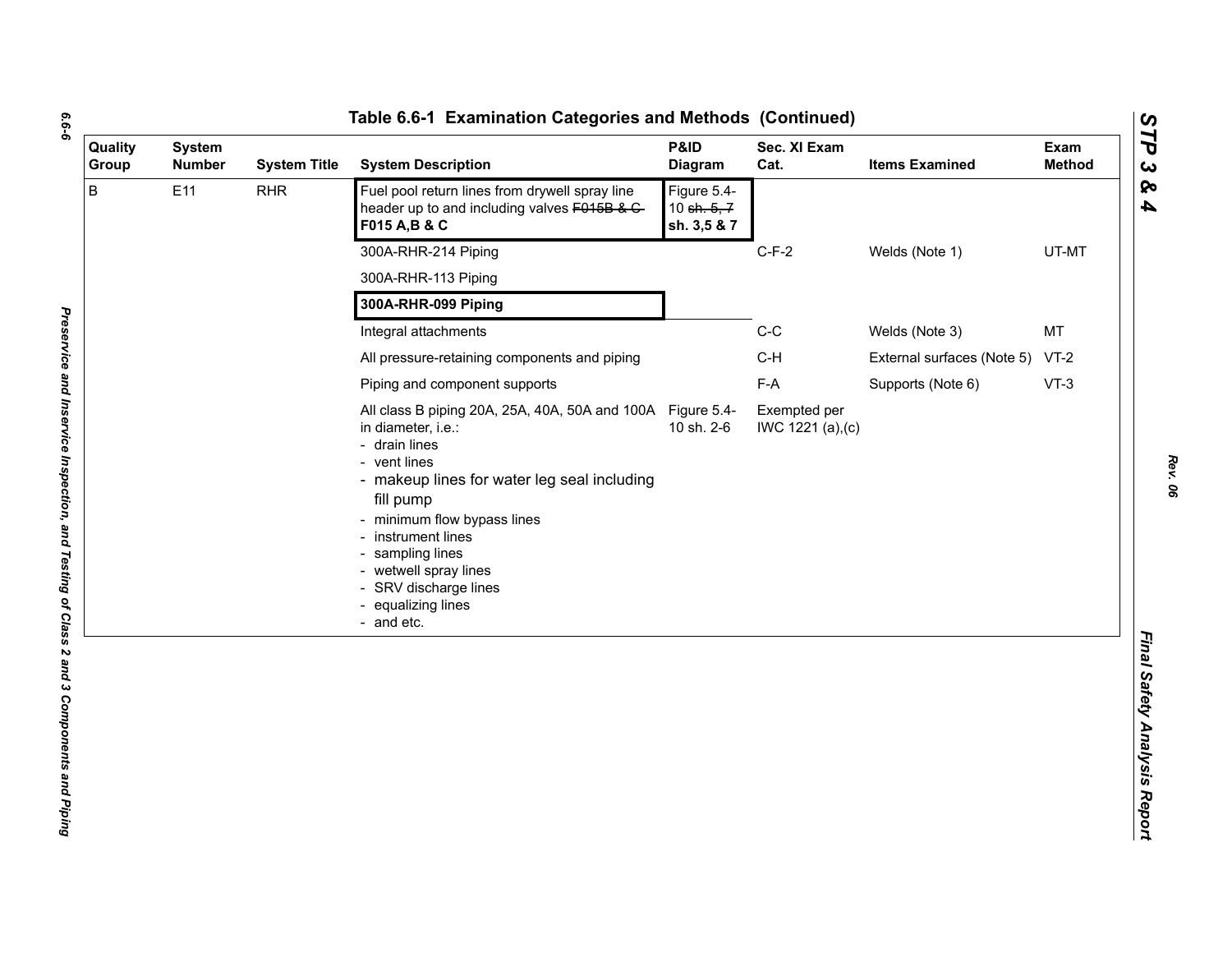| Quality<br>Group | <b>System</b><br><b>Number</b> | <b>System Title</b> | <b>System Description</b>                                                                                                                                                                                                                                                                                                                                                | P&ID<br>Diagram | Sec. XI Exam<br>Cat.                 | <b>Items Examined</b>      | Exam<br><b>Method</b> |
|------------------|--------------------------------|---------------------|--------------------------------------------------------------------------------------------------------------------------------------------------------------------------------------------------------------------------------------------------------------------------------------------------------------------------------------------------------------------------|-----------------|--------------------------------------|----------------------------|-----------------------|
| $\boldsymbol{B}$ | E51                            | RCIC (Cont.)        | All pressure retaining piping and components                                                                                                                                                                                                                                                                                                                             |                 | $C-H$                                | External surfaces (Note 5) | $VT-2$                |
|                  |                                |                     | Piping and component supports                                                                                                                                                                                                                                                                                                                                            |                 | $F-A$                                | Supports (Note 6)          | $VT-3$                |
|                  |                                |                     | All Class B piping 15A, 20A, 25A, 50A and 100A Figure 5.4-8<br>in diameter, i.e.:<br>- cooling water line<br>- minimum flow bypass<br>- test return line<br>- leakoff lines<br>- vacuum pump discharge line<br>- condensate pump discharge line<br>- test connections<br>- makeup line for water leg seal<br>- SRV discharge line<br>- vacuum breaker line<br>- and etc. | $sh. 1 - 3$     | Exempted<br>per IWC-1221<br>(a), (c) |                            |                       |
|                  |                                |                     |                                                                                                                                                                                                                                                                                                                                                                          |                 |                                      |                            |                       |

 $6.6 - 7$ 

*Rev. 06*